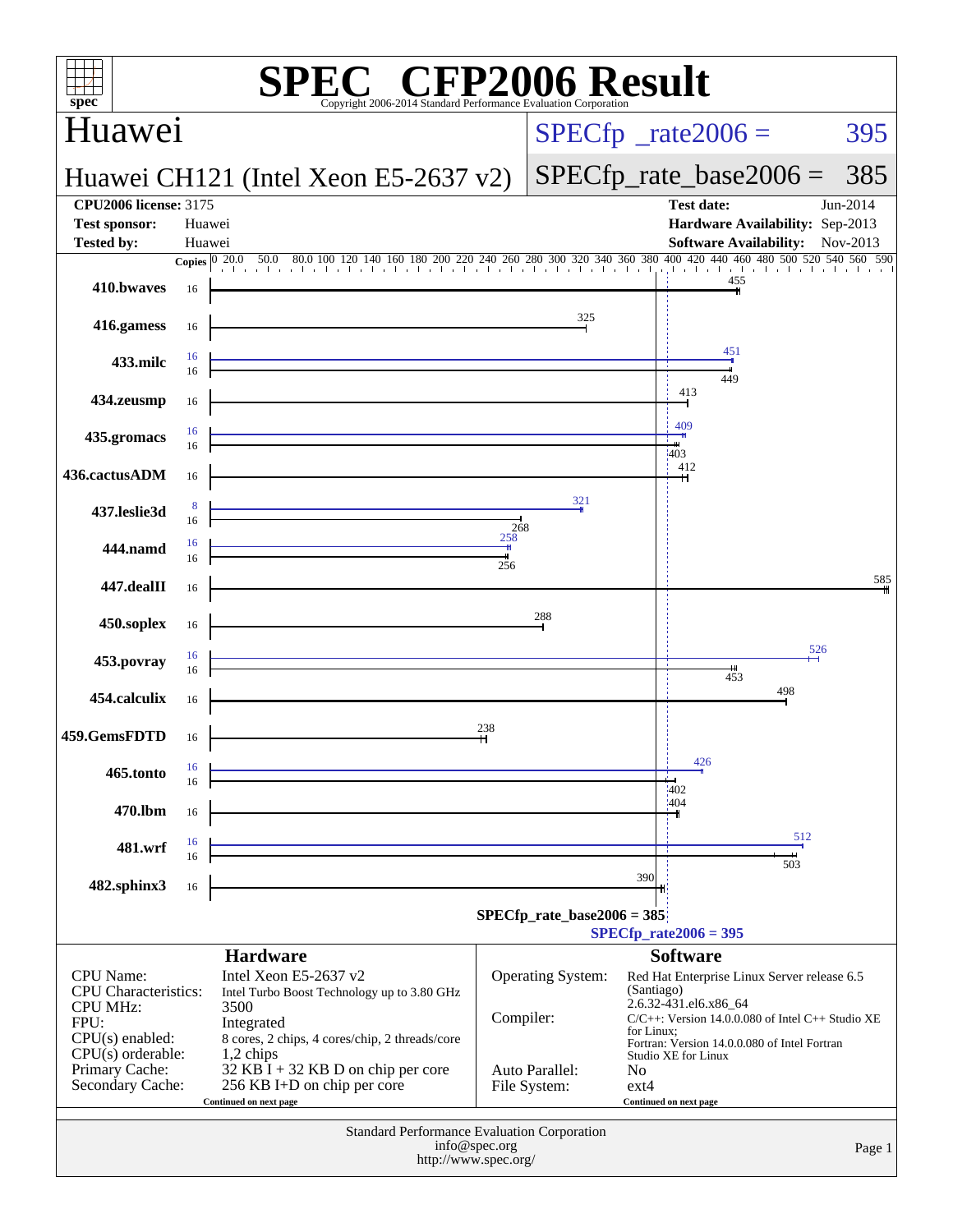

### Huawei

#### $SPECTp_rate2006 = 395$

Huawei CH121 (Intel Xeon E5-2637 v2)

# [SPECfp\\_rate\\_base2006 =](http://www.spec.org/auto/cpu2006/Docs/result-fields.html#SPECfpratebase2006) 385

**[CPU2006 license:](http://www.spec.org/auto/cpu2006/Docs/result-fields.html#CPU2006license)** 3175 **[Test date:](http://www.spec.org/auto/cpu2006/Docs/result-fields.html#Testdate)** Jun-2014 **[Test sponsor:](http://www.spec.org/auto/cpu2006/Docs/result-fields.html#Testsponsor)** Huawei **[Hardware Availability:](http://www.spec.org/auto/cpu2006/Docs/result-fields.html#HardwareAvailability)** Sep-2013 **[Tested by:](http://www.spec.org/auto/cpu2006/Docs/result-fields.html#Testedby)** Huawei **[Software Availability:](http://www.spec.org/auto/cpu2006/Docs/result-fields.html#SoftwareAvailability)** Nov-2013

| L3 Cache:       | 15 MB I+D on chip per chip                  |
|-----------------|---------------------------------------------|
| Other Cache:    | None                                        |
| Memory:         | 256 GB (16 x 16 GB 2Rx4 PC3-14900R-13, ECC) |
| Disk Subsystem: | 1 x 500 GB SATA, 7200 RPM                   |
| Other Hardware: | None                                        |
|                 |                                             |

| C) | <b>System State:</b><br><b>Base Pointers:</b><br>Peak Pointers:<br>Other Software: | Run leve<br>$32/64$ -bit<br>$32/64$ -bit<br>None |
|----|------------------------------------------------------------------------------------|--------------------------------------------------|
|    |                                                                                    |                                                  |

# el 3 (multi-user)

|                  | <b>Results Table</b><br><b>Base</b> |                |       |                |       | <b>Peak</b>    |            |               |                |              |                |              |                |              |
|------------------|-------------------------------------|----------------|-------|----------------|-------|----------------|------------|---------------|----------------|--------------|----------------|--------------|----------------|--------------|
| <b>Benchmark</b> | <b>Copies</b>                       | <b>Seconds</b> | Ratio | <b>Seconds</b> | Ratio | <b>Seconds</b> | Ratio      | <b>Copies</b> | <b>Seconds</b> | <b>Ratio</b> | <b>Seconds</b> | <b>Ratio</b> | <b>Seconds</b> | <b>Ratio</b> |
| 410.bwayes       | 16                                  | 478            | 455   | 477            | 455   | 476            | 457        | 16            | 478            | 455          | 477            | 455          | 476            | 457          |
| 416.gamess       | 16                                  | 964            | 325   | 964            | 325   | 964            | 325        | 16            | 964            | 325          | 964            | 325          | 964            | 325          |
| $433$ .milc      | 16                                  | 327            | 449   | 327            | 449   | 326            | 451        | 16            | 326            | 451          | 326            | 450          | 325            | 452          |
| 434.zeusmp       | 16                                  | 352            | 413   | 352            | 413   | 353            | 412        | 16            | 352            | 413          | 352            | 413          | 353            | 412          |
| 435.gromacs      | 16                                  | 284            | 403   | 284            | 402   | 282            | 405        | 16            | 279            | 409          | 278            | 411          | 280            | 408          |
| 436.cactusADM    | 16                                  | 464            | 412   | 463            | 413   | 469            | 408        | 16            | 464            | 412          | 463            | 413          | 469            | 408          |
| 437.leslie3d     | 16                                  | 561            | 268   | 561            | 268   | 560            | 269        | 8             | 234            | 322          | 235            | 320          | 234            | 321          |
| 444.namd         | 16                                  | 500            | 256   | 499            | 257   | 502            | 255        | 16            | 497            | 258          | 501            | 256          | 495            | 259          |
| 447.dealII       | 16                                  | 312            | 586   | 314            | 582   | 313            | <u>585</u> | 16            | 312            | 586          | 314            | 582          | 313            | 585          |
| 450.soplex       | 16                                  | 463            | 288   | 465            | 287   | 464            | <u>288</u> | 16            | 463            | 288          | 465            | 287          | 464            | 288          |
| 453.povray       | 16                                  | 187            | 455   | 189            | 450l  | 188            | 453        | 16            | 165            | 517          | 162            | 526          | 162            | 526          |
| 454.calculix     | 16                                  | 265            | 497   | 265            | 498   | 265            | <u>498</u> | 16            | 265            | 497          | 265            | 498          | 265            | <b>498</b>   |
| 459.GemsFDTD     | 16                                  | 725            | 234   | 712            | 238   | 711            | 239        | 16            | 725            | 234          | 712            | 238          | 711            | 239          |
| 465.tonto        | 16                                  | 400            | 394   | 391            | 402   | 392            | 402        | 16            | 370            | 426          | 371            | 424          | 370            | 426          |
| 470.1bm          | 16                                  | 545            | 404   | 543            | 405   | 546            | 403        | 16            | 545            | 404          | 543            | 405          | 546            | 403          |
| 481.wrf          | 16                                  | 353            | 507   | 356            | 503   | 367            | 487        | 16            | 349            | 512          | 349            | 512          | 349            | 512          |
| 482.sphinx3      | 16                                  | 800            | 390   | 795            | 392   | 801            | 389        | 16            | 800            | 390          | 795            | 392          | 801            | 389          |

#### **[Submit Notes](http://www.spec.org/auto/cpu2006/Docs/result-fields.html#SubmitNotes)**

 The numactl mechanism was used to bind copies to processors. The config file option 'submit' was used to generate numactl commands to bind each copy to a specific processor. For details, please see the config file.

#### **[Operating System Notes](http://www.spec.org/auto/cpu2006/Docs/result-fields.html#OperatingSystemNotes)**

Stack size set to unlimited using "ulimit -s unlimited"

#### **[Platform Notes](http://www.spec.org/auto/cpu2006/Docs/result-fields.html#PlatformNotes)**

 Sysinfo program /spec14/config/sysinfo.rev6818 \$Rev: 6818 \$ \$Date:: 2012-07-17 #\$ e86d102572650a6e4d596a3cee98f191 running on localhost.localdomain Thu Jun 26 13:59:36 2014

Continued on next page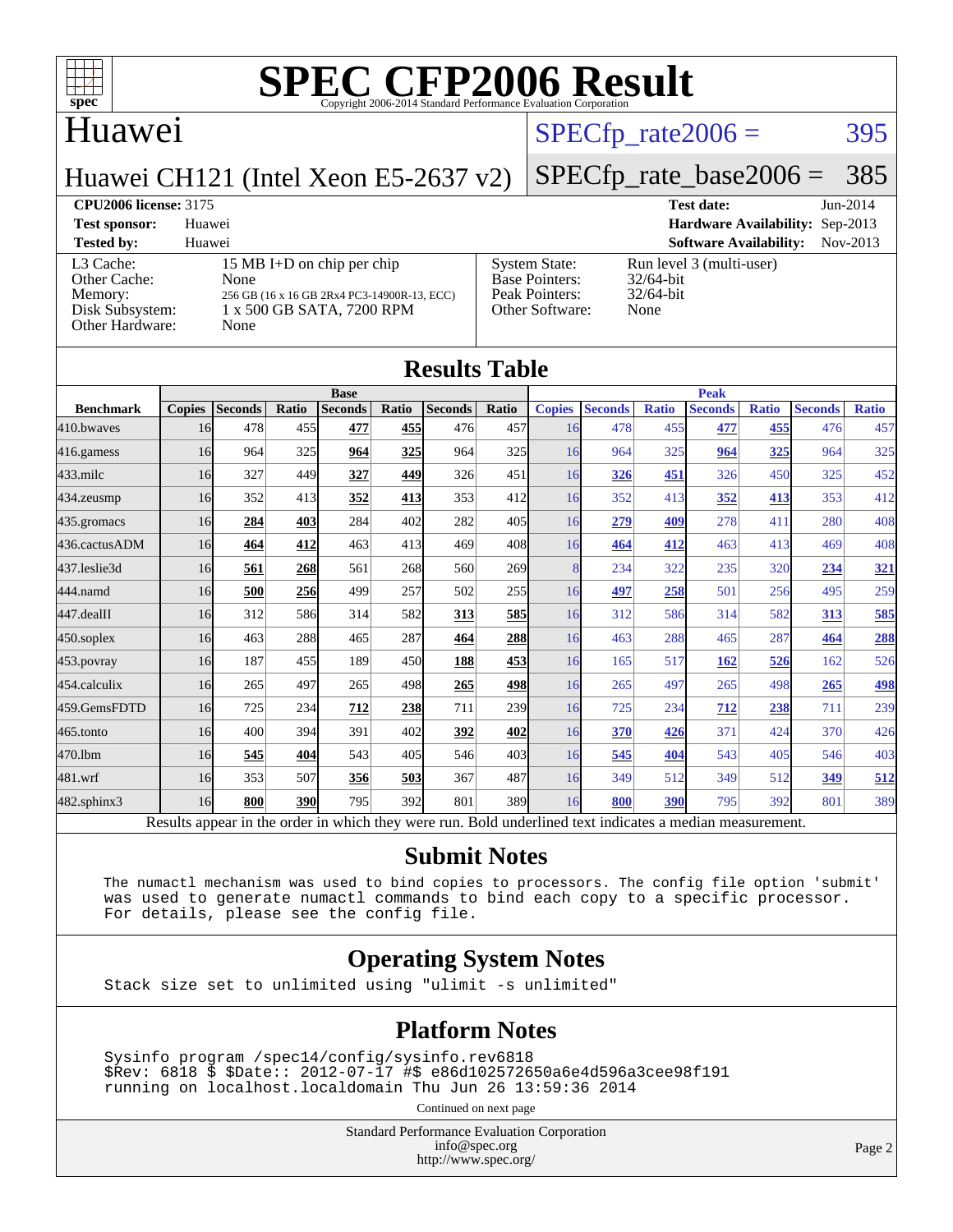

### Huawei

 $SPECTp\_rate2006 = 395$ 

[SPECfp\\_rate\\_base2006 =](http://www.spec.org/auto/cpu2006/Docs/result-fields.html#SPECfpratebase2006) 385

#### Huawei CH121 (Intel Xeon E5-2637 v2)

**[CPU2006 license:](http://www.spec.org/auto/cpu2006/Docs/result-fields.html#CPU2006license)** 3175 **[Test date:](http://www.spec.org/auto/cpu2006/Docs/result-fields.html#Testdate)** Jun-2014 **[Test sponsor:](http://www.spec.org/auto/cpu2006/Docs/result-fields.html#Testsponsor)** Huawei **[Hardware Availability:](http://www.spec.org/auto/cpu2006/Docs/result-fields.html#HardwareAvailability)** Sep-2013 **[Tested by:](http://www.spec.org/auto/cpu2006/Docs/result-fields.html#Testedby)** Huawei **[Software Availability:](http://www.spec.org/auto/cpu2006/Docs/result-fields.html#SoftwareAvailability)** Nov-2013

#### **[Platform Notes \(Continued\)](http://www.spec.org/auto/cpu2006/Docs/result-fields.html#PlatformNotes)**

Standard Performance Evaluation Corporation This section contains SUT (System Under Test) info as seen by some common utilities. To remove or add to this section, see: <http://www.spec.org/cpu2006/Docs/config.html#sysinfo> From /proc/cpuinfo model name : Intel $(R)$  Xeon $(R)$  CPU E5-2637 v2 @ 3.50GHz 2 "physical id"s (chips) 16 "processors" cores, siblings (Caution: counting these is hw and system dependent. The following excerpts from /proc/cpuinfo might not be reliable. Use with caution.) cpu cores : 4 siblings : 8 physical 0: cores 1 2 3 4 physical 1: cores 1 2 3 4 cache size : 15360 KB From /proc/meminfo<br>MemTotal: 264478184 kB HugePages\_Total: 0<br>Hugepagesize: 2048 kB Hugepagesize: /usr/bin/lsb\_release -d Red Hat Enterprise Linux Server release 6.5 (Santiago) From /etc/\*release\* /etc/\*version\* redhat-release: Red Hat Enterprise Linux Server release 6.5 (Santiago) system-release: Red Hat Enterprise Linux Server release 6.5 (Santiago) system-release-cpe: cpe:/o:redhat:enterprise\_linux:6server:ga:server uname -a: Linux localhost.localdomain 2.6.32-431.el6.x86\_64 #1 SMP Sun Nov 10 22:19:54 EST 2013 x86\_64 x86\_64 x86\_64 GNU/Linux run-level 3 Jun 26 05:01 SPEC is set to: /spec14<br>Filesystem Type Type Size Used Avail Use% Mounted on /dev/sda1 ext4 410G 84G 306G 22% / Additional information from dmidecode: BIOS Insyde Corp. RMIBV629 05/12/2014 Memory: 16x Micron 36JSF2G72PZ-1G9E1 16 GB 1866 MHz 2 rank 8x NO DIMM NO DIMM (End of data from sysinfo program)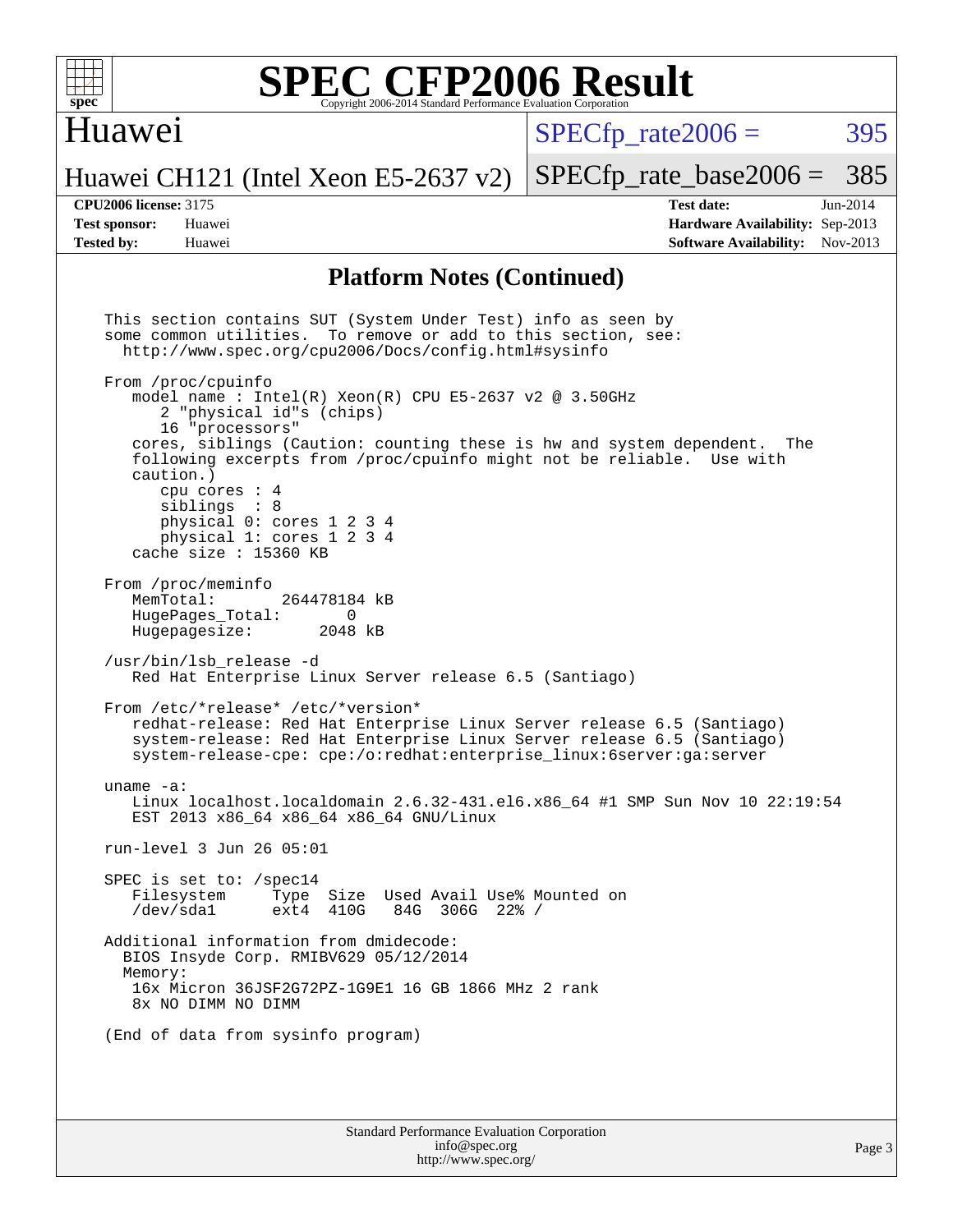

#### Huawei

 $SPECTp\_rate2006 = 395$ 

[SPECfp\\_rate\\_base2006 =](http://www.spec.org/auto/cpu2006/Docs/result-fields.html#SPECfpratebase2006) 385

Huawei CH121 (Intel Xeon E5-2637 v2)

**[Tested by:](http://www.spec.org/auto/cpu2006/Docs/result-fields.html#Testedby)** Huawei **[Software Availability:](http://www.spec.org/auto/cpu2006/Docs/result-fields.html#SoftwareAvailability)** Nov-2013

**[CPU2006 license:](http://www.spec.org/auto/cpu2006/Docs/result-fields.html#CPU2006license)** 3175 **[Test date:](http://www.spec.org/auto/cpu2006/Docs/result-fields.html#Testdate)** Jun-2014 **[Test sponsor:](http://www.spec.org/auto/cpu2006/Docs/result-fields.html#Testsponsor)** Huawei **[Hardware Availability:](http://www.spec.org/auto/cpu2006/Docs/result-fields.html#HardwareAvailability)** Sep-2013

#### **[General Notes](http://www.spec.org/auto/cpu2006/Docs/result-fields.html#GeneralNotes)**

Environment variables set by runspec before the start of the run: LD LIBRARY PATH = "/spec14/libs/32:/spec14/libs/64:/spec14/sh"

 Binaries compiled on a system with 1x Core i7-860 CPU + 8GB memory using RedHat EL 6.4 Transparent Huge Pages enabled with: echo always > /sys/kernel/mm/redhat\_transparent\_hugepage/enabled Filesystem page cache cleared with: echo 1> /proc/sys/vm/drop\_caches runspec command invoked through numactl i.e.: numactl --interleave=all runspec <etc> The Huawei CH121 and CH220 and CH221 and CH222 models are electronically equivalent. The results have been measured on a Huawei CH121 model

## **[Base Compiler Invocation](http://www.spec.org/auto/cpu2006/Docs/result-fields.html#BaseCompilerInvocation)**

[C benchmarks](http://www.spec.org/auto/cpu2006/Docs/result-fields.html#Cbenchmarks):  $-m64$ 

[C++ benchmarks:](http://www.spec.org/auto/cpu2006/Docs/result-fields.html#CXXbenchmarks) [icpc -m64](http://www.spec.org/cpu2006/results/res2014q3/cpu2006-20140628-30070.flags.html#user_CXXbase_intel_icpc_64bit_bedb90c1146cab66620883ef4f41a67e)

[Fortran benchmarks](http://www.spec.org/auto/cpu2006/Docs/result-fields.html#Fortranbenchmarks): [ifort -m64](http://www.spec.org/cpu2006/results/res2014q3/cpu2006-20140628-30070.flags.html#user_FCbase_intel_ifort_64bit_ee9d0fb25645d0210d97eb0527dcc06e)

[Benchmarks using both Fortran and C](http://www.spec.org/auto/cpu2006/Docs/result-fields.html#BenchmarksusingbothFortranandC): [icc -m64](http://www.spec.org/cpu2006/results/res2014q3/cpu2006-20140628-30070.flags.html#user_CC_FCbase_intel_icc_64bit_0b7121f5ab7cfabee23d88897260401c) [ifort -m64](http://www.spec.org/cpu2006/results/res2014q3/cpu2006-20140628-30070.flags.html#user_CC_FCbase_intel_ifort_64bit_ee9d0fb25645d0210d97eb0527dcc06e)

## **[Base Portability Flags](http://www.spec.org/auto/cpu2006/Docs/result-fields.html#BasePortabilityFlags)**

| 410.bwaves: -DSPEC CPU LP64<br>416.gamess: -DSPEC_CPU_LP64<br>433.milc: -DSPEC CPU LP64<br>434.zeusmp: - DSPEC_CPU_LP64<br>435.gromacs: -DSPEC_CPU_LP64 -nofor_main<br>436.cactusADM: - DSPEC CPU LP64 - nofor main<br>437.leslie3d: -DSPEC CPU LP64<br>444.namd: -DSPEC CPU LP64<br>447.dealII: -DSPEC CPU LP64<br>450.soplex: -DSPEC_CPU_LP64<br>453.povray: -DSPEC_CPU_LP64 |                                                                |
|--------------------------------------------------------------------------------------------------------------------------------------------------------------------------------------------------------------------------------------------------------------------------------------------------------------------------------------------------------------------------------|----------------------------------------------------------------|
| 454.calculix: - DSPEC CPU LP64 - nofor main<br>459.GemsFDTD: -DSPEC CPU LP64<br>465.tonto: -DSPEC CPU LP64                                                                                                                                                                                                                                                                     |                                                                |
| 470.1bm: - DSPEC CPU LP64                                                                                                                                                                                                                                                                                                                                                      | 481.wrf: -DSPEC CPU_LP64 -DSPEC_CPU_CASE_FLAG -DSPEC_CPU_LINUX |
|                                                                                                                                                                                                                                                                                                                                                                                | Continued on next page                                         |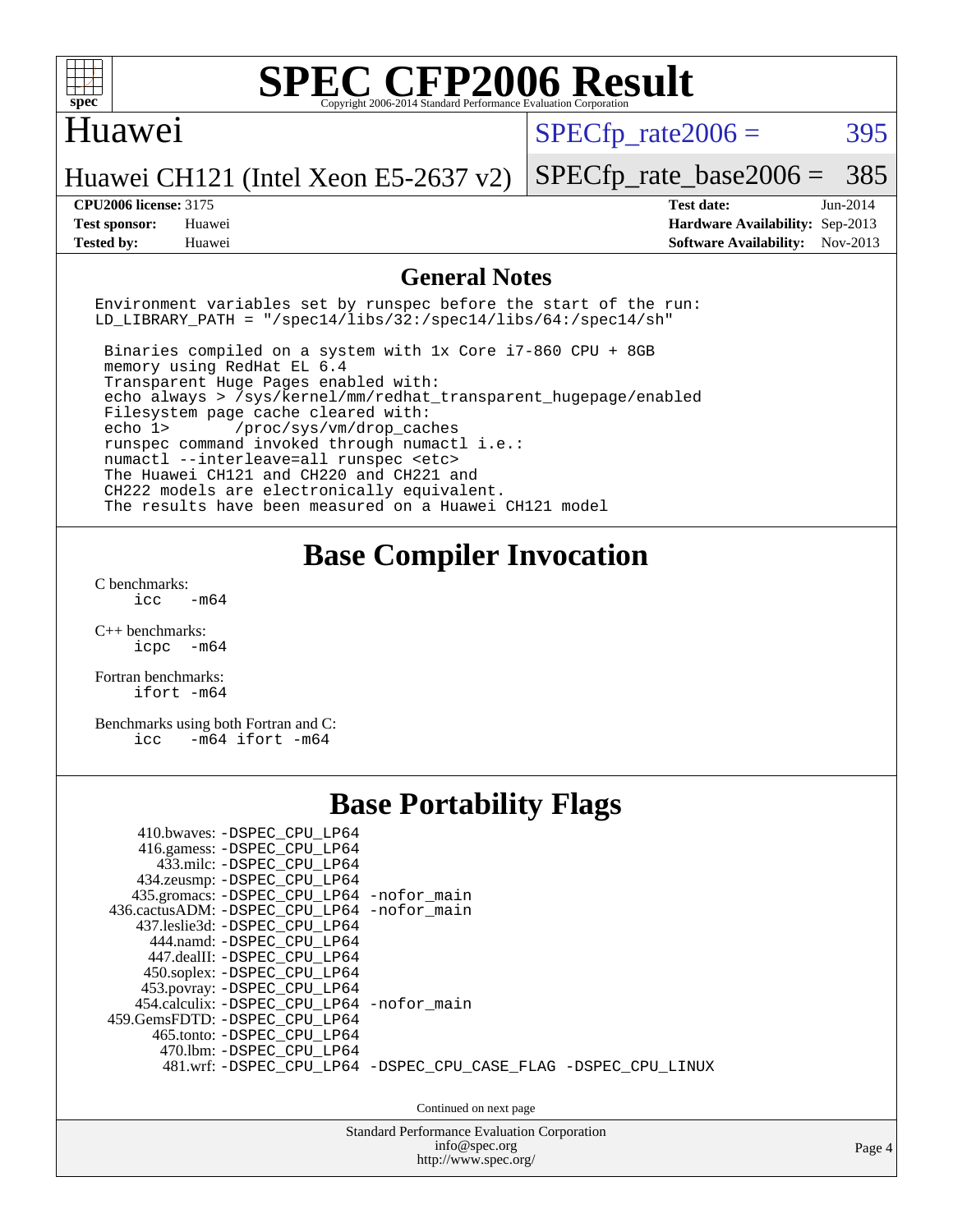

### Huawei

 $SPECTp\_rate2006 = 395$ 

Huawei CH121 (Intel Xeon E5-2637 v2)

[SPECfp\\_rate\\_base2006 =](http://www.spec.org/auto/cpu2006/Docs/result-fields.html#SPECfpratebase2006) 385 **[CPU2006 license:](http://www.spec.org/auto/cpu2006/Docs/result-fields.html#CPU2006license)** 3175 **[Test date:](http://www.spec.org/auto/cpu2006/Docs/result-fields.html#Testdate)** Jun-2014

**[Test sponsor:](http://www.spec.org/auto/cpu2006/Docs/result-fields.html#Testsponsor)** Huawei **[Hardware Availability:](http://www.spec.org/auto/cpu2006/Docs/result-fields.html#HardwareAvailability)** Sep-2013 **[Tested by:](http://www.spec.org/auto/cpu2006/Docs/result-fields.html#Testedby)** Huawei **[Software Availability:](http://www.spec.org/auto/cpu2006/Docs/result-fields.html#SoftwareAvailability)** Nov-2013

# **[Base Portability Flags \(Continued\)](http://www.spec.org/auto/cpu2006/Docs/result-fields.html#BasePortabilityFlags)**

482.sphinx3: [-DSPEC\\_CPU\\_LP64](http://www.spec.org/cpu2006/results/res2014q3/cpu2006-20140628-30070.flags.html#suite_basePORTABILITY482_sphinx3_DSPEC_CPU_LP64)

## **[Base Optimization Flags](http://www.spec.org/auto/cpu2006/Docs/result-fields.html#BaseOptimizationFlags)**

[C benchmarks](http://www.spec.org/auto/cpu2006/Docs/result-fields.html#Cbenchmarks):

[-xAVX](http://www.spec.org/cpu2006/results/res2014q3/cpu2006-20140628-30070.flags.html#user_CCbase_f-xAVX) [-ipo](http://www.spec.org/cpu2006/results/res2014q3/cpu2006-20140628-30070.flags.html#user_CCbase_f-ipo) [-O3](http://www.spec.org/cpu2006/results/res2014q3/cpu2006-20140628-30070.flags.html#user_CCbase_f-O3) [-no-prec-div](http://www.spec.org/cpu2006/results/res2014q3/cpu2006-20140628-30070.flags.html#user_CCbase_f-no-prec-div) [-opt-prefetch](http://www.spec.org/cpu2006/results/res2014q3/cpu2006-20140628-30070.flags.html#user_CCbase_f-opt-prefetch) [-auto-p32](http://www.spec.org/cpu2006/results/res2014q3/cpu2006-20140628-30070.flags.html#user_CCbase_f-auto-p32) [-ansi-alias](http://www.spec.org/cpu2006/results/res2014q3/cpu2006-20140628-30070.flags.html#user_CCbase_f-ansi-alias) [-opt-mem-layout-trans=3](http://www.spec.org/cpu2006/results/res2014q3/cpu2006-20140628-30070.flags.html#user_CCbase_f-opt-mem-layout-trans_a7b82ad4bd7abf52556d4961a2ae94d5)

[C++ benchmarks:](http://www.spec.org/auto/cpu2006/Docs/result-fields.html#CXXbenchmarks)

[-xAVX](http://www.spec.org/cpu2006/results/res2014q3/cpu2006-20140628-30070.flags.html#user_CXXbase_f-xAVX) [-ipo](http://www.spec.org/cpu2006/results/res2014q3/cpu2006-20140628-30070.flags.html#user_CXXbase_f-ipo) [-O3](http://www.spec.org/cpu2006/results/res2014q3/cpu2006-20140628-30070.flags.html#user_CXXbase_f-O3) [-no-prec-div](http://www.spec.org/cpu2006/results/res2014q3/cpu2006-20140628-30070.flags.html#user_CXXbase_f-no-prec-div) [-opt-prefetch](http://www.spec.org/cpu2006/results/res2014q3/cpu2006-20140628-30070.flags.html#user_CXXbase_f-opt-prefetch) [-auto-p32](http://www.spec.org/cpu2006/results/res2014q3/cpu2006-20140628-30070.flags.html#user_CXXbase_f-auto-p32) [-ansi-alias](http://www.spec.org/cpu2006/results/res2014q3/cpu2006-20140628-30070.flags.html#user_CXXbase_f-ansi-alias) [-opt-mem-layout-trans=3](http://www.spec.org/cpu2006/results/res2014q3/cpu2006-20140628-30070.flags.html#user_CXXbase_f-opt-mem-layout-trans_a7b82ad4bd7abf52556d4961a2ae94d5)

[Fortran benchmarks](http://www.spec.org/auto/cpu2006/Docs/result-fields.html#Fortranbenchmarks): [-xAVX](http://www.spec.org/cpu2006/results/res2014q3/cpu2006-20140628-30070.flags.html#user_FCbase_f-xAVX) [-ipo](http://www.spec.org/cpu2006/results/res2014q3/cpu2006-20140628-30070.flags.html#user_FCbase_f-ipo) [-O3](http://www.spec.org/cpu2006/results/res2014q3/cpu2006-20140628-30070.flags.html#user_FCbase_f-O3) [-no-prec-div](http://www.spec.org/cpu2006/results/res2014q3/cpu2006-20140628-30070.flags.html#user_FCbase_f-no-prec-div) [-opt-prefetch](http://www.spec.org/cpu2006/results/res2014q3/cpu2006-20140628-30070.flags.html#user_FCbase_f-opt-prefetch)

[Benchmarks using both Fortran and C](http://www.spec.org/auto/cpu2006/Docs/result-fields.html#BenchmarksusingbothFortranandC):

[-xAVX](http://www.spec.org/cpu2006/results/res2014q3/cpu2006-20140628-30070.flags.html#user_CC_FCbase_f-xAVX) [-ipo](http://www.spec.org/cpu2006/results/res2014q3/cpu2006-20140628-30070.flags.html#user_CC_FCbase_f-ipo) [-O3](http://www.spec.org/cpu2006/results/res2014q3/cpu2006-20140628-30070.flags.html#user_CC_FCbase_f-O3) [-no-prec-div](http://www.spec.org/cpu2006/results/res2014q3/cpu2006-20140628-30070.flags.html#user_CC_FCbase_f-no-prec-div) [-opt-prefetch](http://www.spec.org/cpu2006/results/res2014q3/cpu2006-20140628-30070.flags.html#user_CC_FCbase_f-opt-prefetch) [-auto-p32](http://www.spec.org/cpu2006/results/res2014q3/cpu2006-20140628-30070.flags.html#user_CC_FCbase_f-auto-p32) [-ansi-alias](http://www.spec.org/cpu2006/results/res2014q3/cpu2006-20140628-30070.flags.html#user_CC_FCbase_f-ansi-alias) [-opt-mem-layout-trans=3](http://www.spec.org/cpu2006/results/res2014q3/cpu2006-20140628-30070.flags.html#user_CC_FCbase_f-opt-mem-layout-trans_a7b82ad4bd7abf52556d4961a2ae94d5)

## **[Peak Compiler Invocation](http://www.spec.org/auto/cpu2006/Docs/result-fields.html#PeakCompilerInvocation)**

[C benchmarks](http://www.spec.org/auto/cpu2006/Docs/result-fields.html#Cbenchmarks):  $\text{icc}$   $-\text{m64}$ 

[C++ benchmarks:](http://www.spec.org/auto/cpu2006/Docs/result-fields.html#CXXbenchmarks) [icpc -m64](http://www.spec.org/cpu2006/results/res2014q3/cpu2006-20140628-30070.flags.html#user_CXXpeak_intel_icpc_64bit_bedb90c1146cab66620883ef4f41a67e)

[Fortran benchmarks](http://www.spec.org/auto/cpu2006/Docs/result-fields.html#Fortranbenchmarks): [ifort -m64](http://www.spec.org/cpu2006/results/res2014q3/cpu2006-20140628-30070.flags.html#user_FCpeak_intel_ifort_64bit_ee9d0fb25645d0210d97eb0527dcc06e)

[Benchmarks using both Fortran and C](http://www.spec.org/auto/cpu2006/Docs/result-fields.html#BenchmarksusingbothFortranandC):<br>icc -m64 ifort -m64  $-m64$  ifort  $-m64$ 

## **[Peak Portability Flags](http://www.spec.org/auto/cpu2006/Docs/result-fields.html#PeakPortabilityFlags)**

Same as Base Portability Flags

# **[Peak Optimization Flags](http://www.spec.org/auto/cpu2006/Docs/result-fields.html#PeakOptimizationFlags)**

[C benchmarks](http://www.spec.org/auto/cpu2006/Docs/result-fields.html#Cbenchmarks):

Continued on next page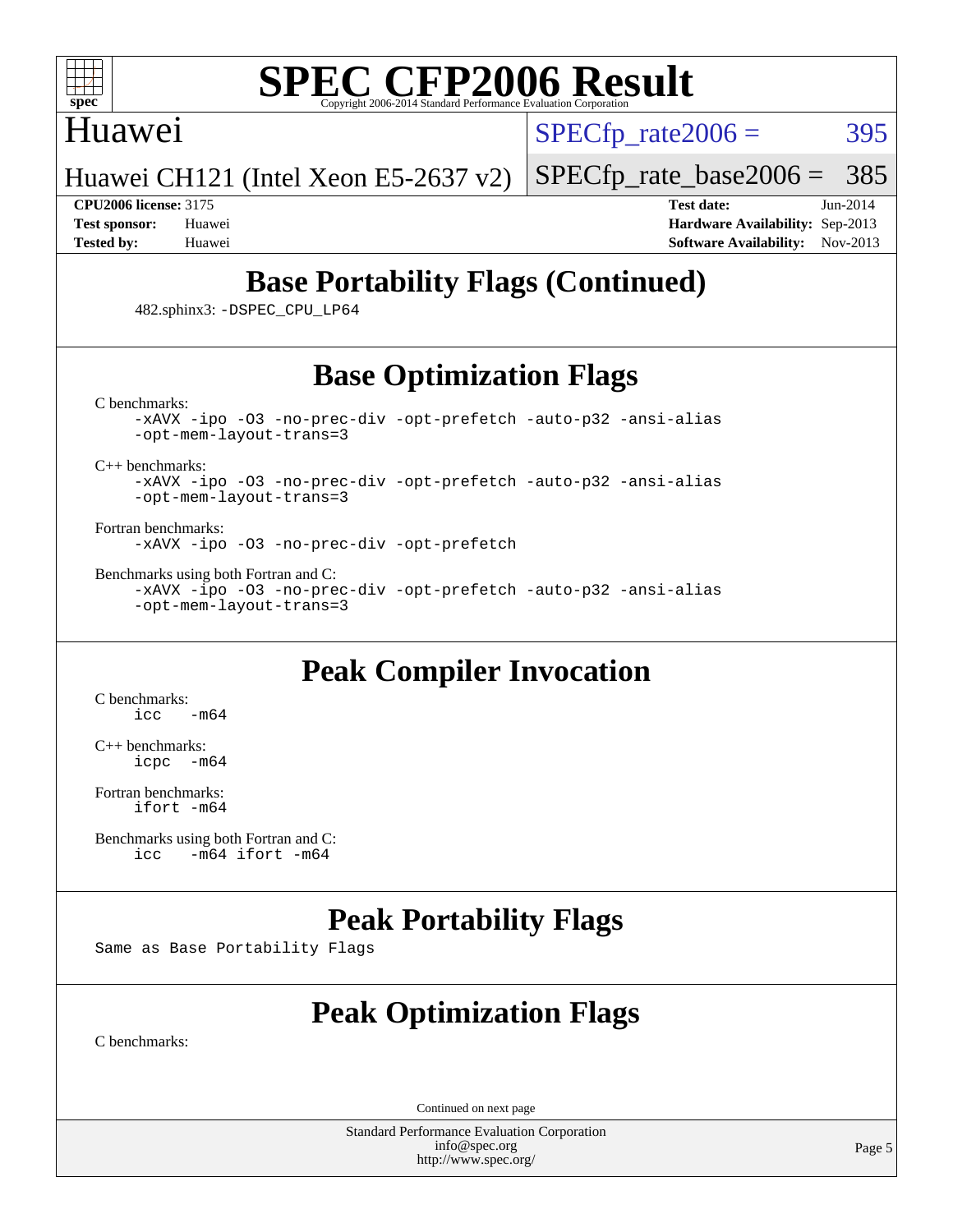

## Huawei

 $SPECTp\_rate2006 = 395$ 

Huawei CH121 (Intel Xeon E5-2637 v2)

[SPECfp\\_rate\\_base2006 =](http://www.spec.org/auto/cpu2006/Docs/result-fields.html#SPECfpratebase2006) 385

**[CPU2006 license:](http://www.spec.org/auto/cpu2006/Docs/result-fields.html#CPU2006license)** 3175 **[Test date:](http://www.spec.org/auto/cpu2006/Docs/result-fields.html#Testdate)** Jun-2014 **[Test sponsor:](http://www.spec.org/auto/cpu2006/Docs/result-fields.html#Testsponsor)** Huawei **[Hardware Availability:](http://www.spec.org/auto/cpu2006/Docs/result-fields.html#HardwareAvailability)** Sep-2013 **[Tested by:](http://www.spec.org/auto/cpu2006/Docs/result-fields.html#Testedby)** Huawei **[Software Availability:](http://www.spec.org/auto/cpu2006/Docs/result-fields.html#SoftwareAvailability)** Nov-2013

# **[Peak Optimization Flags \(Continued\)](http://www.spec.org/auto/cpu2006/Docs/result-fields.html#PeakOptimizationFlags)**

 433.milc: [-xAVX](http://www.spec.org/cpu2006/results/res2014q3/cpu2006-20140628-30070.flags.html#user_peakPASS2_CFLAGSPASS2_LDFLAGS433_milc_f-xAVX)(pass 2) [-prof-gen](http://www.spec.org/cpu2006/results/res2014q3/cpu2006-20140628-30070.flags.html#user_peakPASS1_CFLAGSPASS1_LDFLAGS433_milc_prof_gen_e43856698f6ca7b7e442dfd80e94a8fc)(pass 1) [-ipo](http://www.spec.org/cpu2006/results/res2014q3/cpu2006-20140628-30070.flags.html#user_peakPASS2_CFLAGSPASS2_LDFLAGS433_milc_f-ipo)(pass 2) [-O3](http://www.spec.org/cpu2006/results/res2014q3/cpu2006-20140628-30070.flags.html#user_peakPASS2_CFLAGSPASS2_LDFLAGS433_milc_f-O3)(pass 2) [-no-prec-div](http://www.spec.org/cpu2006/results/res2014q3/cpu2006-20140628-30070.flags.html#user_peakPASS2_CFLAGSPASS2_LDFLAGS433_milc_f-no-prec-div)(pass 2) [-opt-mem-layout-trans=3](http://www.spec.org/cpu2006/results/res2014q3/cpu2006-20140628-30070.flags.html#user_peakPASS2_CFLAGS433_milc_f-opt-mem-layout-trans_a7b82ad4bd7abf52556d4961a2ae94d5)(pass 2) [-prof-use](http://www.spec.org/cpu2006/results/res2014q3/cpu2006-20140628-30070.flags.html#user_peakPASS2_CFLAGSPASS2_LDFLAGS433_milc_prof_use_bccf7792157ff70d64e32fe3e1250b55)(pass 2) [-auto-ilp32](http://www.spec.org/cpu2006/results/res2014q3/cpu2006-20140628-30070.flags.html#user_peakCOPTIMIZE433_milc_f-auto-ilp32)  $470.$ lbm: basepeak = yes  $482$ .sphinx3: basepeak = yes [C++ benchmarks:](http://www.spec.org/auto/cpu2006/Docs/result-fields.html#CXXbenchmarks) 444.namd: [-xAVX](http://www.spec.org/cpu2006/results/res2014q3/cpu2006-20140628-30070.flags.html#user_peakPASS2_CXXFLAGSPASS2_LDFLAGS444_namd_f-xAVX)(pass 2) [-prof-gen](http://www.spec.org/cpu2006/results/res2014q3/cpu2006-20140628-30070.flags.html#user_peakPASS1_CXXFLAGSPASS1_LDFLAGS444_namd_prof_gen_e43856698f6ca7b7e442dfd80e94a8fc)(pass 1) [-ipo](http://www.spec.org/cpu2006/results/res2014q3/cpu2006-20140628-30070.flags.html#user_peakPASS2_CXXFLAGSPASS2_LDFLAGS444_namd_f-ipo)(pass 2) [-O3](http://www.spec.org/cpu2006/results/res2014q3/cpu2006-20140628-30070.flags.html#user_peakPASS2_CXXFLAGSPASS2_LDFLAGS444_namd_f-O3)(pass 2) [-no-prec-div](http://www.spec.org/cpu2006/results/res2014q3/cpu2006-20140628-30070.flags.html#user_peakPASS2_CXXFLAGSPASS2_LDFLAGS444_namd_f-no-prec-div)(pass 2) [-opt-mem-layout-trans=3](http://www.spec.org/cpu2006/results/res2014q3/cpu2006-20140628-30070.flags.html#user_peakPASS2_CXXFLAGS444_namd_f-opt-mem-layout-trans_a7b82ad4bd7abf52556d4961a2ae94d5)(pass 2) [-prof-use](http://www.spec.org/cpu2006/results/res2014q3/cpu2006-20140628-30070.flags.html#user_peakPASS2_CXXFLAGSPASS2_LDFLAGS444_namd_prof_use_bccf7792157ff70d64e32fe3e1250b55)(pass 2) [-fno-alias](http://www.spec.org/cpu2006/results/res2014q3/cpu2006-20140628-30070.flags.html#user_peakCXXOPTIMIZE444_namd_f-no-alias_694e77f6c5a51e658e82ccff53a9e63a) [-auto-ilp32](http://www.spec.org/cpu2006/results/res2014q3/cpu2006-20140628-30070.flags.html#user_peakCXXOPTIMIZE444_namd_f-auto-ilp32) 447.dealII: basepeak = yes  $450$ .soplex: basepeak = yes 453.povray: [-xAVX](http://www.spec.org/cpu2006/results/res2014q3/cpu2006-20140628-30070.flags.html#user_peakPASS2_CXXFLAGSPASS2_LDFLAGS453_povray_f-xAVX)(pass 2) [-prof-gen](http://www.spec.org/cpu2006/results/res2014q3/cpu2006-20140628-30070.flags.html#user_peakPASS1_CXXFLAGSPASS1_LDFLAGS453_povray_prof_gen_e43856698f6ca7b7e442dfd80e94a8fc)(pass 1) [-ipo](http://www.spec.org/cpu2006/results/res2014q3/cpu2006-20140628-30070.flags.html#user_peakPASS2_CXXFLAGSPASS2_LDFLAGS453_povray_f-ipo)(pass 2) [-O3](http://www.spec.org/cpu2006/results/res2014q3/cpu2006-20140628-30070.flags.html#user_peakPASS2_CXXFLAGSPASS2_LDFLAGS453_povray_f-O3)(pass 2) [-no-prec-div](http://www.spec.org/cpu2006/results/res2014q3/cpu2006-20140628-30070.flags.html#user_peakPASS2_CXXFLAGSPASS2_LDFLAGS453_povray_f-no-prec-div)(pass 2) [-opt-mem-layout-trans=3](http://www.spec.org/cpu2006/results/res2014q3/cpu2006-20140628-30070.flags.html#user_peakPASS2_CXXFLAGS453_povray_f-opt-mem-layout-trans_a7b82ad4bd7abf52556d4961a2ae94d5)(pass 2) [-prof-use](http://www.spec.org/cpu2006/results/res2014q3/cpu2006-20140628-30070.flags.html#user_peakPASS2_CXXFLAGSPASS2_LDFLAGS453_povray_prof_use_bccf7792157ff70d64e32fe3e1250b55)(pass 2) [-unroll4](http://www.spec.org/cpu2006/results/res2014q3/cpu2006-20140628-30070.flags.html#user_peakCXXOPTIMIZE453_povray_f-unroll_4e5e4ed65b7fd20bdcd365bec371b81f) [-ansi-alias](http://www.spec.org/cpu2006/results/res2014q3/cpu2006-20140628-30070.flags.html#user_peakCXXOPTIMIZE453_povray_f-ansi-alias) [Fortran benchmarks](http://www.spec.org/auto/cpu2006/Docs/result-fields.html#Fortranbenchmarks):  $410.bwaves: basepeak = yes$  416.gamess: basepeak = yes 434.zeusmp: basepeak = yes 437.leslie3d: [-xAVX](http://www.spec.org/cpu2006/results/res2014q3/cpu2006-20140628-30070.flags.html#user_peakOPTIMIZE437_leslie3d_f-xAVX) [-ipo](http://www.spec.org/cpu2006/results/res2014q3/cpu2006-20140628-30070.flags.html#user_peakOPTIMIZE437_leslie3d_f-ipo) [-O3](http://www.spec.org/cpu2006/results/res2014q3/cpu2006-20140628-30070.flags.html#user_peakOPTIMIZE437_leslie3d_f-O3) [-no-prec-div](http://www.spec.org/cpu2006/results/res2014q3/cpu2006-20140628-30070.flags.html#user_peakOPTIMIZE437_leslie3d_f-no-prec-div) [-opt-prefetch](http://www.spec.org/cpu2006/results/res2014q3/cpu2006-20140628-30070.flags.html#user_peakOPTIMIZE437_leslie3d_f-opt-prefetch)  $459.GemsFDTD: basepeak = yes$  465.tonto: [-xAVX](http://www.spec.org/cpu2006/results/res2014q3/cpu2006-20140628-30070.flags.html#user_peakPASS2_FFLAGSPASS2_LDFLAGS465_tonto_f-xAVX)(pass 2) [-prof-gen](http://www.spec.org/cpu2006/results/res2014q3/cpu2006-20140628-30070.flags.html#user_peakPASS1_FFLAGSPASS1_LDFLAGS465_tonto_prof_gen_e43856698f6ca7b7e442dfd80e94a8fc)(pass 1) [-ipo](http://www.spec.org/cpu2006/results/res2014q3/cpu2006-20140628-30070.flags.html#user_peakPASS2_FFLAGSPASS2_LDFLAGS465_tonto_f-ipo)(pass 2) [-O3](http://www.spec.org/cpu2006/results/res2014q3/cpu2006-20140628-30070.flags.html#user_peakPASS2_FFLAGSPASS2_LDFLAGS465_tonto_f-O3)(pass 2) [-no-prec-div](http://www.spec.org/cpu2006/results/res2014q3/cpu2006-20140628-30070.flags.html#user_peakPASS2_FFLAGSPASS2_LDFLAGS465_tonto_f-no-prec-div)(pass 2) [-prof-use](http://www.spec.org/cpu2006/results/res2014q3/cpu2006-20140628-30070.flags.html#user_peakPASS2_FFLAGSPASS2_LDFLAGS465_tonto_prof_use_bccf7792157ff70d64e32fe3e1250b55)(pass 2) [-unroll4](http://www.spec.org/cpu2006/results/res2014q3/cpu2006-20140628-30070.flags.html#user_peakOPTIMIZE465_tonto_f-unroll_4e5e4ed65b7fd20bdcd365bec371b81f) [-auto](http://www.spec.org/cpu2006/results/res2014q3/cpu2006-20140628-30070.flags.html#user_peakOPTIMIZE465_tonto_f-auto) [-inline-calloc](http://www.spec.org/cpu2006/results/res2014q3/cpu2006-20140628-30070.flags.html#user_peakOPTIMIZE465_tonto_f-inline-calloc) [-opt-malloc-options=3](http://www.spec.org/cpu2006/results/res2014q3/cpu2006-20140628-30070.flags.html#user_peakOPTIMIZE465_tonto_f-opt-malloc-options_13ab9b803cf986b4ee62f0a5998c2238) [Benchmarks using both Fortran and C](http://www.spec.org/auto/cpu2006/Docs/result-fields.html#BenchmarksusingbothFortranandC): 435.gromacs: [-xAVX](http://www.spec.org/cpu2006/results/res2014q3/cpu2006-20140628-30070.flags.html#user_peakPASS2_CFLAGSPASS2_FFLAGSPASS2_LDFLAGS435_gromacs_f-xAVX)(pass 2) [-prof-gen](http://www.spec.org/cpu2006/results/res2014q3/cpu2006-20140628-30070.flags.html#user_peakPASS1_CFLAGSPASS1_FFLAGSPASS1_LDFLAGS435_gromacs_prof_gen_e43856698f6ca7b7e442dfd80e94a8fc)(pass 1) [-ipo](http://www.spec.org/cpu2006/results/res2014q3/cpu2006-20140628-30070.flags.html#user_peakPASS2_CFLAGSPASS2_FFLAGSPASS2_LDFLAGS435_gromacs_f-ipo)(pass 2) [-O3](http://www.spec.org/cpu2006/results/res2014q3/cpu2006-20140628-30070.flags.html#user_peakPASS2_CFLAGSPASS2_FFLAGSPASS2_LDFLAGS435_gromacs_f-O3)(pass 2) [-no-prec-div](http://www.spec.org/cpu2006/results/res2014q3/cpu2006-20140628-30070.flags.html#user_peakPASS2_CFLAGSPASS2_FFLAGSPASS2_LDFLAGS435_gromacs_f-no-prec-div)(pass 2) [-opt-mem-layout-trans=3](http://www.spec.org/cpu2006/results/res2014q3/cpu2006-20140628-30070.flags.html#user_peakPASS2_CFLAGS435_gromacs_f-opt-mem-layout-trans_a7b82ad4bd7abf52556d4961a2ae94d5)(pass 2) [-prof-use](http://www.spec.org/cpu2006/results/res2014q3/cpu2006-20140628-30070.flags.html#user_peakPASS2_CFLAGSPASS2_FFLAGSPASS2_LDFLAGS435_gromacs_prof_use_bccf7792157ff70d64e32fe3e1250b55)(pass 2) [-opt-prefetch](http://www.spec.org/cpu2006/results/res2014q3/cpu2006-20140628-30070.flags.html#user_peakOPTIMIZE435_gromacs_f-opt-prefetch) [-auto-ilp32](http://www.spec.org/cpu2006/results/res2014q3/cpu2006-20140628-30070.flags.html#user_peakCOPTIMIZE435_gromacs_f-auto-ilp32)  $436.cactusADM: basepeak = yes$  $454$ .calculix: basepeak = yes 481.wrf: [-xAVX](http://www.spec.org/cpu2006/results/res2014q3/cpu2006-20140628-30070.flags.html#user_peakOPTIMIZE481_wrf_f-xAVX) [-ipo](http://www.spec.org/cpu2006/results/res2014q3/cpu2006-20140628-30070.flags.html#user_peakOPTIMIZE481_wrf_f-ipo) [-O3](http://www.spec.org/cpu2006/results/res2014q3/cpu2006-20140628-30070.flags.html#user_peakOPTIMIZE481_wrf_f-O3) [-no-prec-div](http://www.spec.org/cpu2006/results/res2014q3/cpu2006-20140628-30070.flags.html#user_peakOPTIMIZE481_wrf_f-no-prec-div) [-auto-ilp32](http://www.spec.org/cpu2006/results/res2014q3/cpu2006-20140628-30070.flags.html#user_peakCOPTIMIZE481_wrf_f-auto-ilp32)